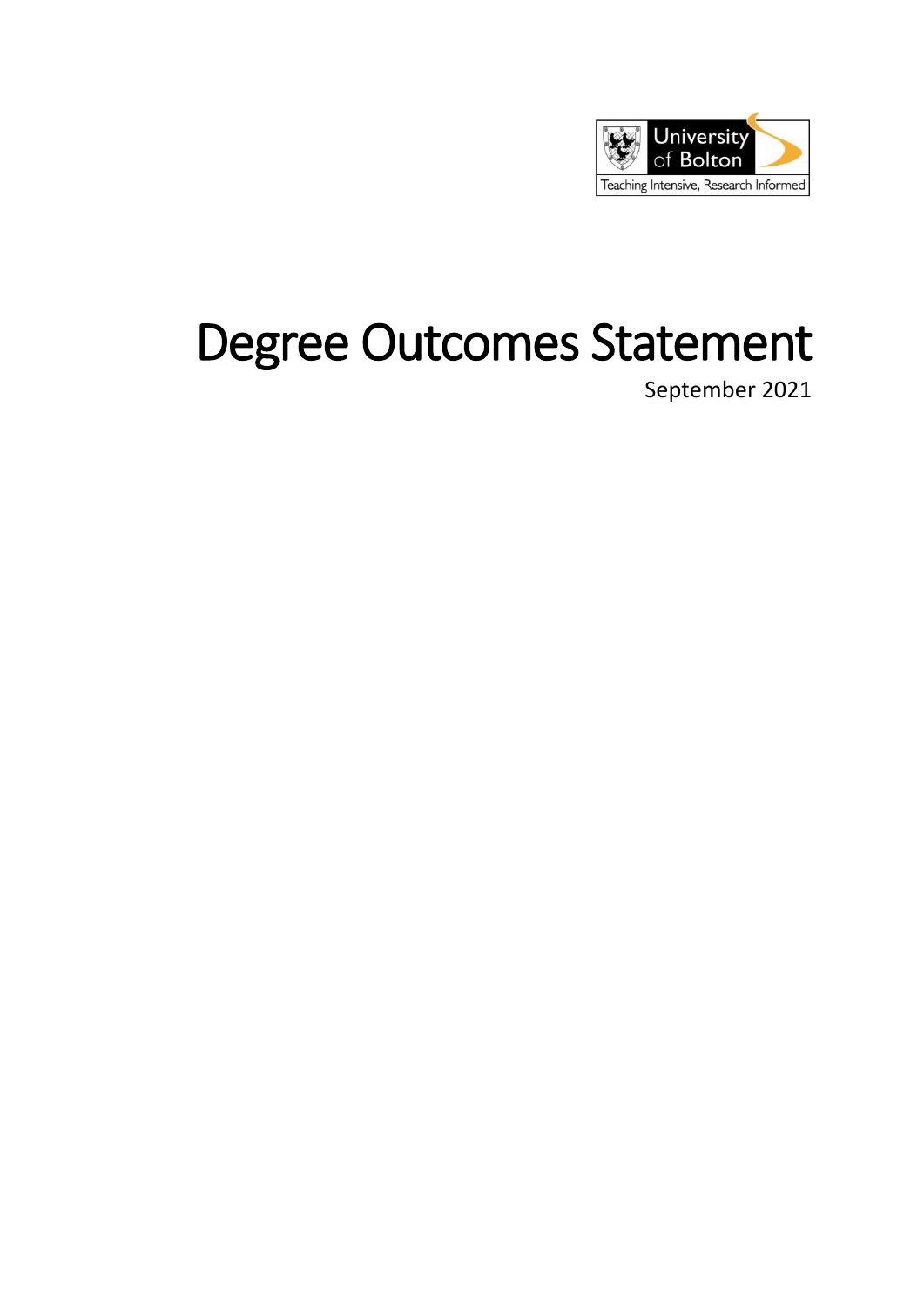## Context and purpose of the statement

In May 2019, the UK Standing Committee for Quality Assessment (UKSCQA) published a [Statement of Intent.](https://www.universitiesuk.ac.uk/policy-and-analysis/reports/Documents/2019/degree-classification-soi.pdf) It proposed that providers should publish a degree outcomes statementanalysing their institutional degree classification profile and articulating the results of an internal institutional review. This review should help assure providers that they meet the Expectations of the Quality Code for Higher Education that relate to protecting the value of qualifications and, for providers in England, the Office for Students' ongoing conditions of registration on academic standards (B4 and B5).

The University of Bolton is publishing this statement for the first time in September 2021 and will update it periodically in light of its annual monitoring processes and preparation of annual University Quality Enhancement Plans.

The University's annual monitoring process evaluates the performance of all programmes, subjects (HECOS CAH-02 classification) and the University in relation to the Office for Students' Core Metrics since 2018/19 and a set of University KPIs since 2016/17. The University KPIs include the module mean mark (%), the percentage of modules passed first time and the percentage of first and upper-second class degrees attained per cohort. The same metrics form the basis of routine reports to the University Executive, Deans of Faculty, Heads of Schools and Programme Leaders. In this way, the University has routinely provided academic teams and senior managers with management information about degree outcomes.

The Degree Outcomes Statement was produced with reference to the Checklist for Considering and Validating Degree Outcomes Statements, UK Standing Committee for Quality Assessment (UKSQA), Second edition, 2021.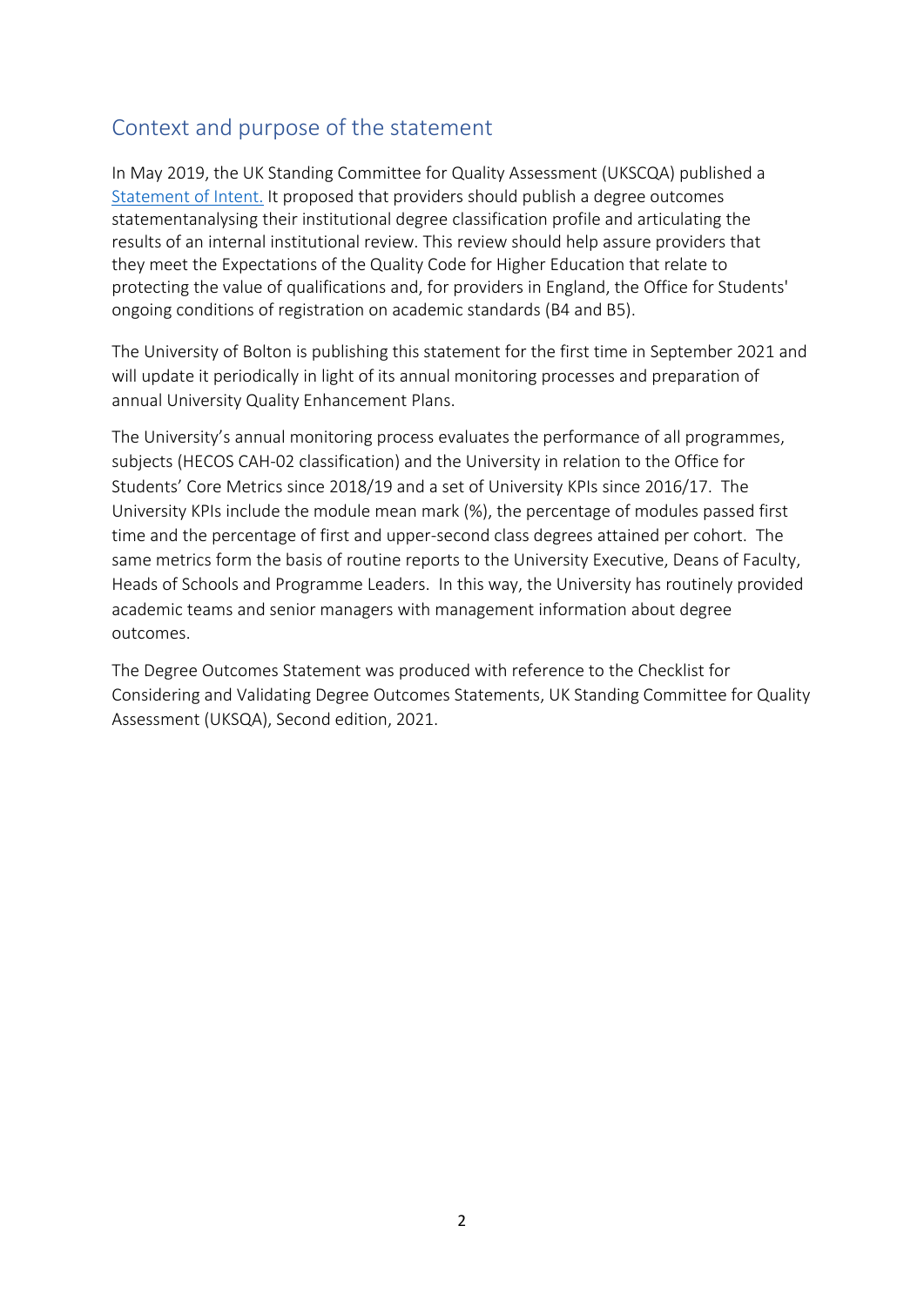## Institutional degree classification profile

This statement provides a summary analysis of undergraduate degree classifications for the period from 2015/16 to 2019/20. It includes all subjects and delivery locations for five of the University's partner organisations in the UK, whose student numbers were indirectly funded during the period.

### First Degree Classifications

The following chart and table show the University's degree classification profile for all undergraduate first-degree students for the past five academic years. The data is sourced from the HESA Student Data Statutory Returns and excludes students who received awards with non-honours classifications and those who did not receive an award.



| Classification |          |         | First class honours Upper second class honours Lower second class honours Third class honours/Pass |          |          |          |          |         | Total  |           |
|----------------|----------|---------|----------------------------------------------------------------------------------------------------|----------|----------|----------|----------|---------|--------|-----------|
| AcademicYear   | Awards % |         | Awards %                                                                                           |          | Awards % |          | Awards % |         | Awards | $\%$      |
| 2015/16        | 150      | 16%     |                                                                                                    | 398 43%  |          | 291 31%  |          | 94 10%  |        | 933 100%  |
| 2016/17        |          | 173 19% |                                                                                                    | 356 40%  |          | 257 29%  |          | 105 12% |        | 891 100%  |
| 2017/18        |          | 203 22% |                                                                                                    | 369 39%  |          | 291 31%  |          | 78 8%   |        | 941 100%  |
| 2018/19        |          | 252 23% |                                                                                                    | 408 37%  |          | 327 30%  |          | 106 10% |        | 1093 100% |
| 2019/20        |          | 315 31% |                                                                                                    | 359 36%  |          | 259 26%  |          | 68 7%   | 1001   | 100%      |
| <b>Total</b>   | 1093 22% |         |                                                                                                    | 1890 39% |          | 1425 29% | 451 9%   |         | 4859   | 100%      |

## Distribution of degree classifications for first degree students (%) between 2015/16 and 2019/20

#### *The last five years*

Over the 5-year period, 61% of all students attained 'good honours' (first and upper-second class) degrees. The proportion of 'good degrees' increased over the 5-year period rising overall by 8% and by 7% in the most recent year.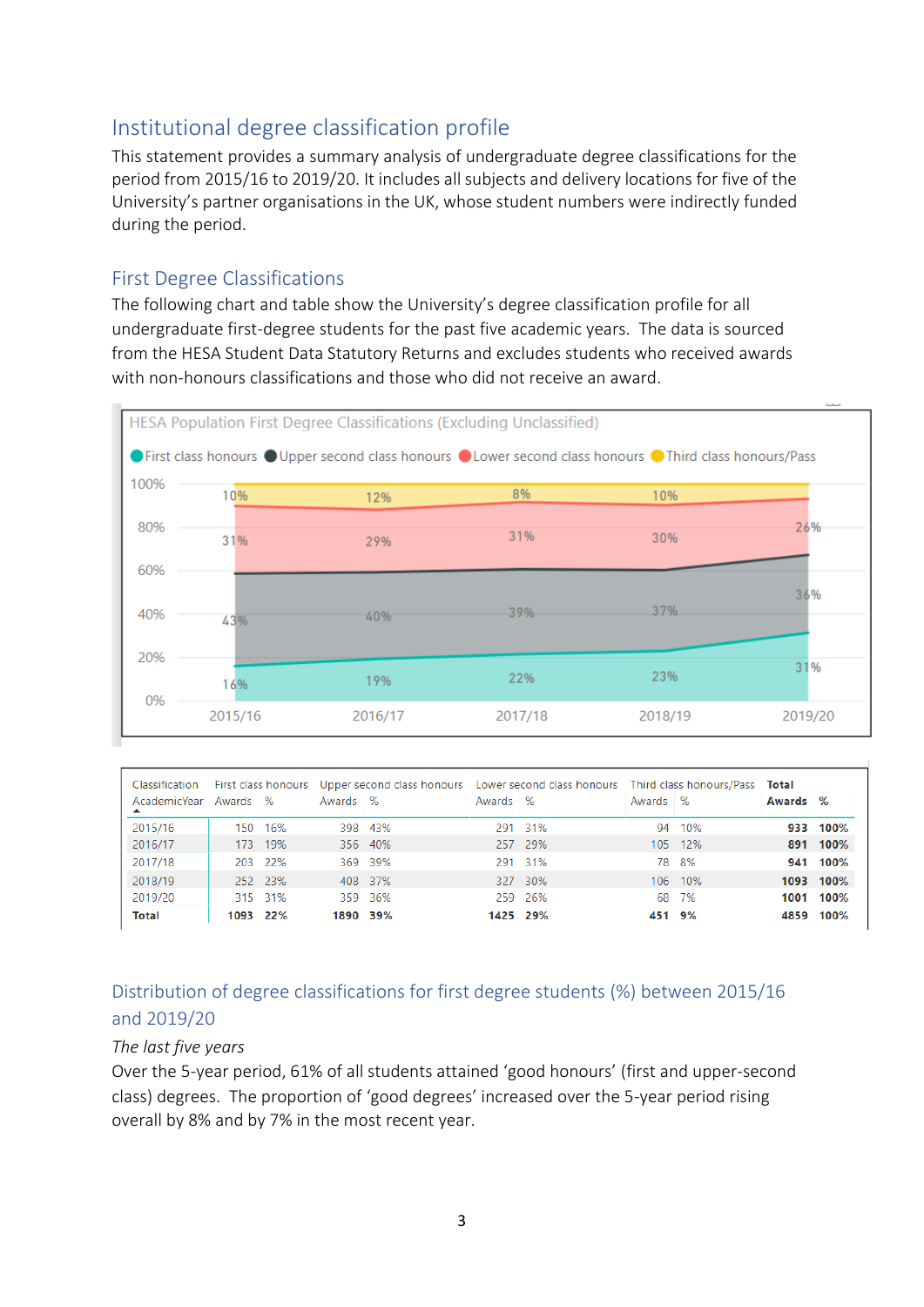Over the 5-year period, 22% of all students attained first-class degrees. The proportion of first-class degrees increased by 15% over the 5-year period and by 8% in the most recent year.

Over the 5-year period, the most frequently awarded class of degree was an upper second (39%) followed by a lower second (29%), first (22%) and third class (9%), respectively. The proportion of upper-second class degrees declined consistently with a decrease of 7% overall and a decrease by 1% in the most recent year.

#### *In the most recent year (2019/20)*

In the most recent year, 67% of all students attained 'good honours' degrees and 31% of all students attained first-class degrees. The distribution of degree classifications changed in 2019/20 when the most frequently awarded class of degree was an upper second (36%) followed by a first (31%), lower second (26%) and third class (7%), respectively. In that year the University awarded more first class than lower-second class degrees.

#### *No discernible differences by demographic characteristics of the students:*

Over the 5-year period and in the most recent year, there were no significant differences in the distribution of degree classifications by gender of the student. Similarly, during the 5-year period and in the most recent year, there were no significant differences in the distribution of degree classifications by self-reported disability status of the student.

#### *Small discernible differences by demographic characteristics of the students*

During the 5-year period (2015/6 to 2019/20) students in the '30 years and over' age group tended to attain more 'good-honours' degrees and first-class honours degrees than those in each of the other age groups. Students in the '21-24 years' age group tended to attain fewer good honours and first-class honours degrees than those in other age groups.

In the most recent year (2019/20) students in the '20 years and under' age group attained more 'good-honours' degrees than those in other age groups; students in the '30 years and over' age group attained more first-class honours degrees than those in other age groups; students in the '21-24 years' age group attained fewer good honours and first-class honours degrees than those in other age groups.

#### *Marked differences by demographic characteristics of the students*

There were marked differences in attainment by ethnic heritage, POLAR4 and IMD.

During the 5-year period, there was an attainment gap of 24% between the highest and lowest achievers for 'good honours' degrees, which was between 'White' and 'Black' students. During the same period, there was an attainment gap of 18% between the highest and lowest achievers for first-class degrees, which was between 'White' and 'Other' students.

In the most recent year, there was an attainment gap of 24% between the highest and lowest achievers for 'good honours' degrees, which was between 'White' and 'Black' students. In the same year there was an attainment gap of 24% between the highest and lowest achievers for first-class degrees, which was between 'Mixed' and 'Asian' students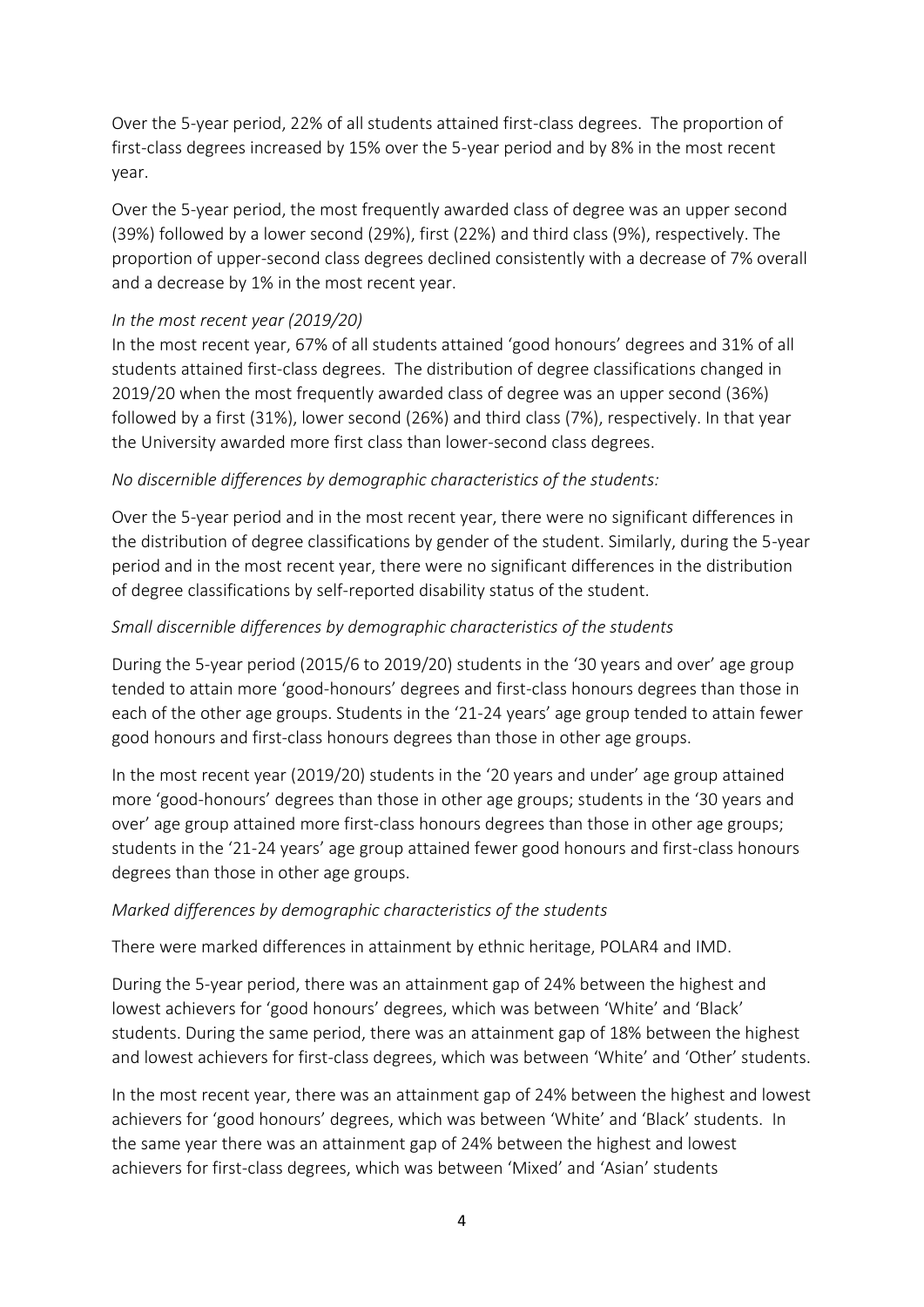There was a direct correlation between POLAR4 and attainment of 'good honours' degrees and first-class degrees during the five-year period, 2015/16 to 2019/20, and in the most recent year, 2019/20. During the five years and in the latest year, students from 'postcodes with the lowest participation rates in HE' attained the fewest 'good-honours' or first-class degrees. Equally, students from 'postcodes with the highest participation rate in HE' attained the highest proportion of 'good honours or first-class degrees. During the five years the attainment gap between students from the lowest (Q1) and highest (Q5) achieving groups was 9% for 'good honours' degrees and 10% for first class degrees. In the most recent year, the attainment gap between students from the lowest (Q1) and highest (Q5) achieving groups was 9% for 'good honours' degrees and 7% for first class degrees.

There was a direct correlation between IMD and attainment of 'good honours' degrees and first-class degrees during the five-year period, 2015/16 to 2019/20, and in the most recent year, 2019/20. During the five years and in the latest year, students from 'households in an area of most deprivation' attained the fewest 'good-honours' or first-class degrees. Equally, students from 'households in an area of least deprivation' attained the highest proportion of 'good honours or first-class degrees. During the five years the attainment gap between students from the lowest (Q1) and highest (Q5) achieving groups was 22% for 'good honours' degrees and 21% for first class degrees. In the most recent year, the attainment gap between students from the lowest (Q1) and highest (Q5) achieving groups was 24% for 'good honours' degrees and 29% for first class degrees.

#### *Subjects with above average attainment*

There were relatively few differences in attainment by Subject. During the four-year period from 2016/17 to 2019/20, attainment of both 'good-honours' degrees and first-class degrees was above average in only two Subjects: Engineering (+9% and 10%, respectively) and in Psychology (+11% and 5%, respectively). In the most recent year, 2019/20, attainment of both 'good-honours' degrees and first-class degrees was above average in only one Subject: Engineering (+11% and +15%). Attainment of 'good-honours' degrees was above average in one subject: Psychology (+6%). Hence, Engineering and Psychology were the Subjects with above average attainment either over the period or in the most recent year.

#### *Subjects with below average attainment*

During the four-year period from 2016/17 to 2019/20, attainment of both 'good-honours' and first-class degrees was below average in only two Subjects: Nursing (-11% and -7%, respectively) and in Business and Management (-11% and -8%, respectively).

In the most recent year, 2019/20, attainment of both 'good-honours' and first-class degrees was below average in one subject: Creative Arts and Design (-8% and -8%, respectively). Attainment of 'good-honours' degrees was below average in one subject: Nursing (-8%).

Hence, Nursing, Business and Management and Creative Arts and Design were the Subjects with below average attainment either over the period or in the most recent year.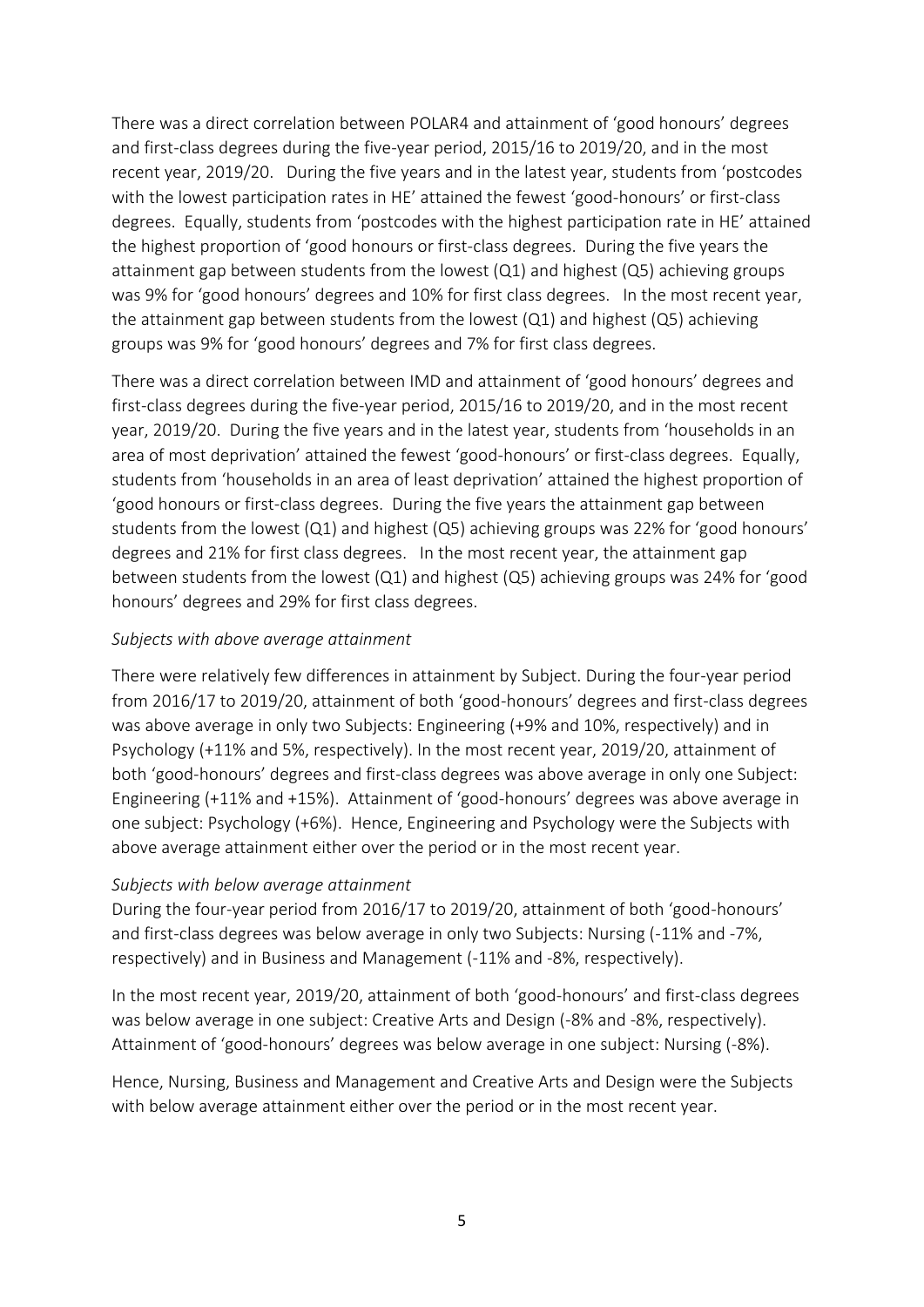## Assessment and marking practices

At the programme approval stage, programme teams are referred to the QAA's *Framework for Higher Education* and *Assessment Advice and Guidance* when developing assessment strategies. External Advisors are approved and appointed to advise and sign off on new programme developments including the assessment strategies. University-wide annual assessment design guidance is produced and disseminated, alongside the University's Assessment and Moderation Procedures and General Assessment Guidelines, Levels 3 to 8. This guidance draws on the QAA's Framework for HE Qualifications and Advice and Guidance on Assessment. Guidance on developing remote assessments was issued in 2019/20 and 2020/21 in view of the Covid-19 pandemic, and University-wide webinars were delivered to support academic staff through the restrictions caused by the national lockdown.

When assessing work, academic staff draw on the General Assessment Guidelines for written work at Levels 3 to 8. The guidelines have been adapted for practical subjects and approved by the Standards and Enhancement Office. Programme teams refer to relevant Professional, Statutory and Regulatory Body (PSRB) frameworks and guidelines. External Examiners of good standing are appointed for taught programmes with awards and approved through Senate. A desirable criterion for appointment is the Advance HE External Examiners' Professional Development Course. External Examiners are expected to comment on student outcomes at Levels 3-8 and on assessment requirements (including exam papers) prior to their use. The University has an annual forum for its External Examiners which affords the opportunity to examine and discuss internal and external activities/events. In 2020/21, the University delivered two External Examiner Professional Development Courses on behalf of Advance HE. The courses were attended by academic staff from the University and its External Examiners.

Assessment arrangements that were used to mitigate against the adverse effects of the pandemic, included:

- Remote assessments alternative remote assessments all approved by External Examiners.
- Exemptions on the basis of meeting Programme Learning Outcomes elsewhere Signed off by Assessment Boards – including External Examiners.
- Adjusted marks on the basis of 2019/20 Semester 1 (pre-pandemic) average
- Additional time to complete Semester 2 2019/20 assessments where required (blanket Mitigating Circumstances).
- Feedback from Chief External Examiner to inform practice.

Evidence indicates that students were motivated to complete assessments to a high standard during the national lockdowns. Increased attendance/engagement by students was observed to correspond with remote access particularly assessment and pastoral tutorials (convenience). A laptop loan scheme allowed hundreds of students to access and use IT when their access to on campus facilities was restricted.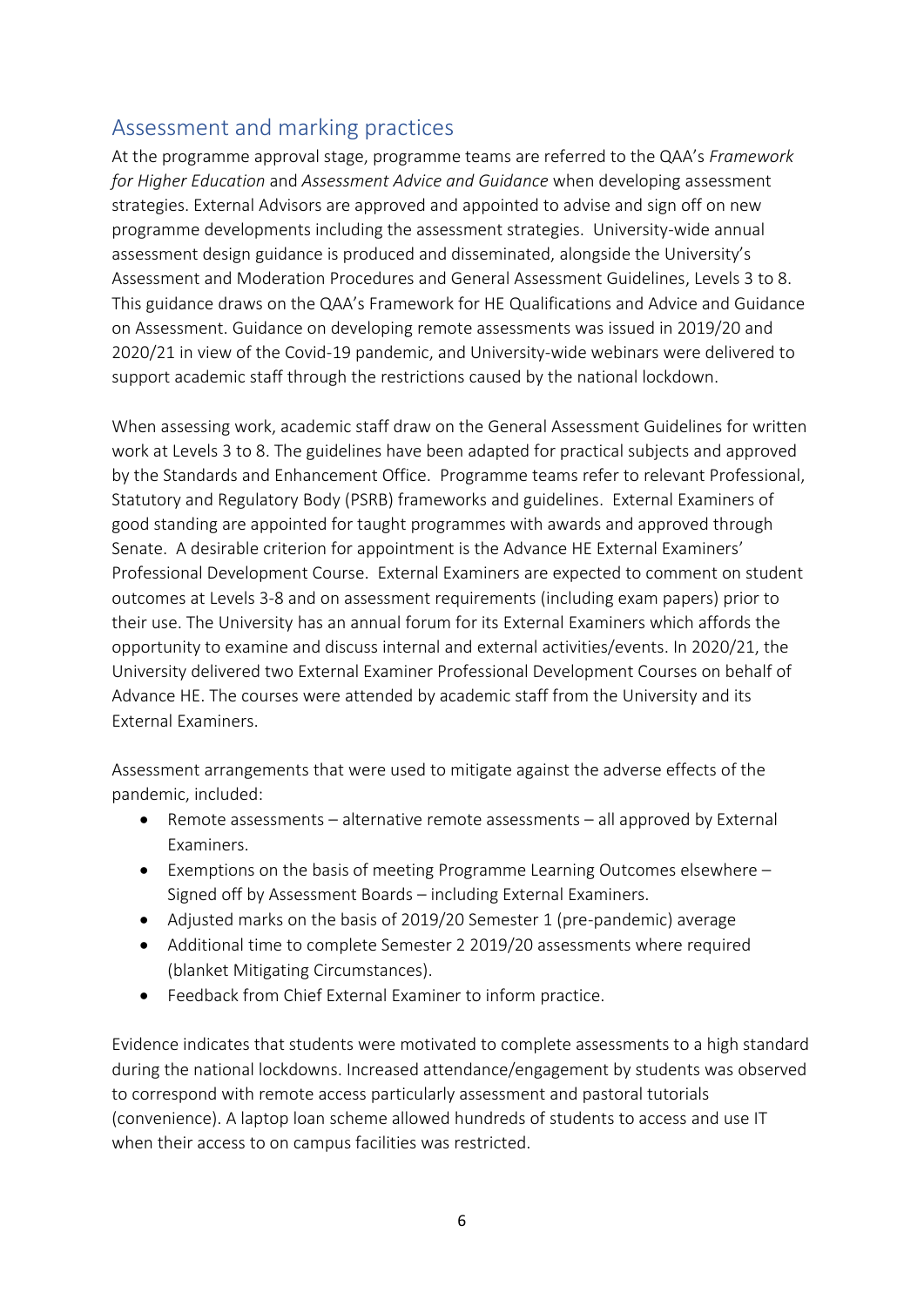The University provided support to academic staff for remote working/delivery through a series of webinars including *Remote Assessment*, *Managing the Online Classroom*, *Supporting Students Remotely*, *Supporting Students with their Mental Health*.

## Academic governance

Academic governance of matters which reflect, influence or otherwise relate to degree outcomes and assessment and marking practices is embedded within the University's academic quality assurance procedures and assessment regulations and throughout the responsibilities of its deliberative and executive structures and key officers. What follows applies equally to programmes delivered solely by the University as to those delivered through a collaborative partnership arrangement.

The Board of Governors receives reports at each meeting from the Assistant Vice Chancellor (Office for Students) and from Senate, including minutes of its meetings, covering the academic performance of students. Also, summaries of the arrangements for assessment activities are considered by the Audit Committee on behalf of the Board as part of the Academic Governance Report produced for each meeting. Additionally, an annual '*Governors' Assurance Report on Quality*' is presented to the Board, reviewing the academic quality developments of the preceding year.

Senate, chaired by the Vice Chancellor, reports to the Board of Governors and is the ultimate approval body for the University's institution-wide quality assurance and academic regulatory framework. This framework encompasses:

- programme approval, annual monitoring and periodic review and re-approval procedures (which incorporate external reference points, including external reviewers and, where appropriate, PSRBs);
- criterion-referenced marking band descriptors, assessment and moderation practices;
- assessment regulations for taught programmes, including assessment board structures, standard agendas, and guidance on their conduct; (A risk-based selection of assessment boards, is observed and reported on by officers from the Standards and Enhancement Office, with any identified threats to academic standards reported to the Academic Registrar for action);
- procedures for nominating and appointing external examiners, receiving and considering their reports and formulating action in response;
- regulations and procedures for dealing with academic appeals and academic misconduct;
- quality assurance and enhancement reporting and planning.

Senate receives, debates and, where appropriate, approves a number of regular and annual reports from its subcommittees and University officers which cover matters relating to assessment and marking practices and degree outcomes. These include:

 University Quality Enhancement Plan, which takes account, amongst other inputs, of Subject Quality Enhancement Plans (incorporating individual Programme Plans), all of which specifically report upon the proportion of 'good' honours degrees attained and comment upon patterns and trends;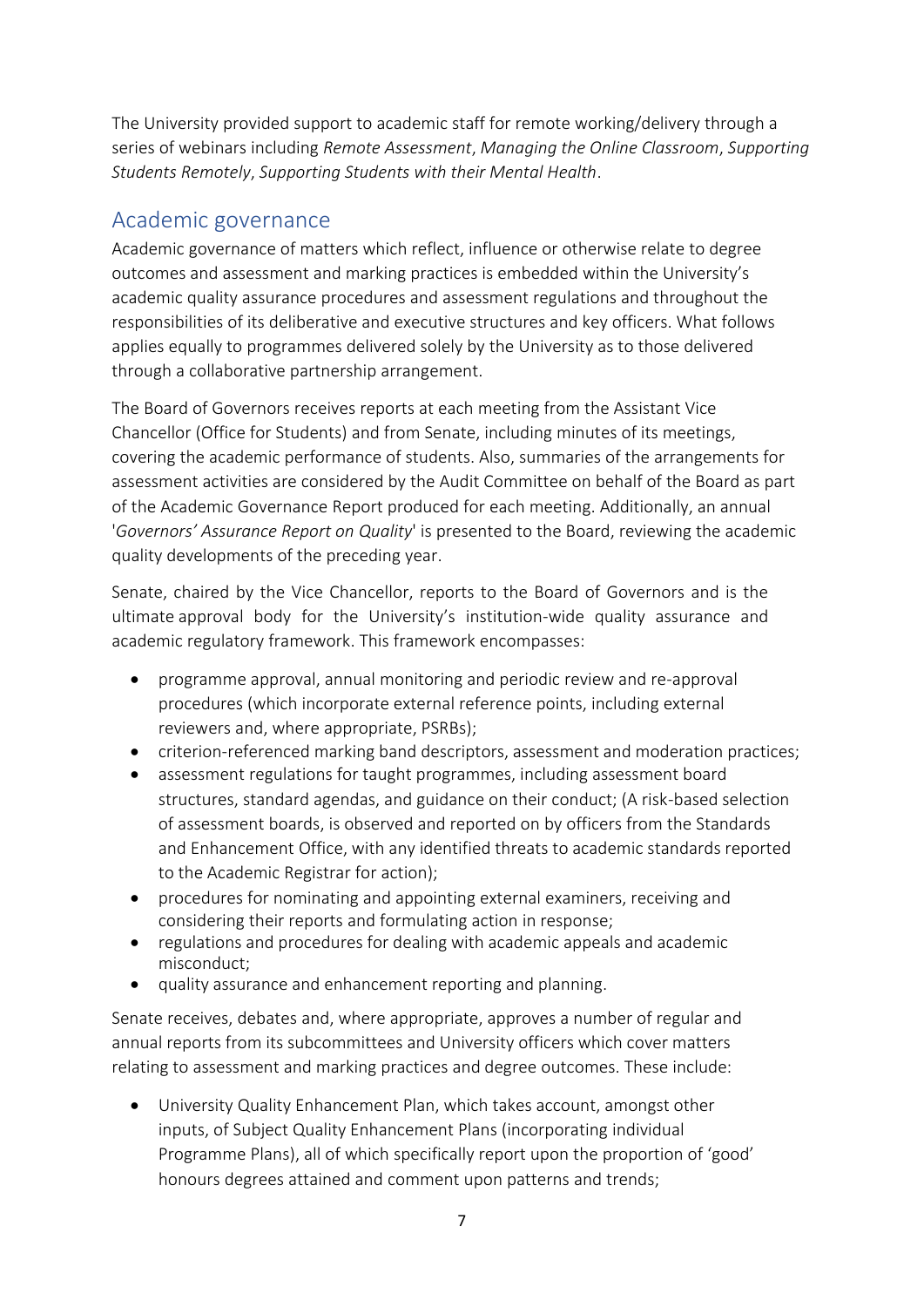- University Strategic Update, including the Key Performance Indicators;
- individual programme approval and periodic review and re-approval reports, which incorporate externality;
- nominations for the appointment of external examiners made by the External Examiners Nominations sub-committee;
- overview report on external examiners' reports for the previous academic year, including any urgent action taken in response (triggered by the Standards and Enhancement Office), and the report of the Senior Institutional External Examiner;
- overview report on collaborative provision and the collaborative provision register;
- annual reports on academic appeals and on academic misconduct.

Education Committee, chaired by the Assistant Vice Chancellor (Office for Students), is a sub-committee of Senate and is the main, working committee for learning, teaching and assessment and for academic quality and standards matters bearing upon degree outcomes and assessment and marking practices. The Committee considers: the Learning, Teaching and Assessment Strategy; the outcomes of the annual Teaching Intensive Research Informed (TIRI) conference, where innovation and best practice in teaching, learning and assessment is celebrated, and any staff development priorities arising; the Student Experience Strategy, incorporating learning, teaching and assessment and degree attainment; the University Quality Enhancement Plan and Progress Report, which references Subject Quality Enhancement Plans (and both of which specifically report and comment upon degree outcomes data); the University Quality Assurance Strategy and Annual Plan; and the Students' Union Annual Quality Report and University Response. The majority of the papers are escalated to Senate for receipt and, where appropriate, approval.

A wide range of regular reports relevant to degree outcomes and assessment and marking practices are also considered by Education Committee and, where appropriate, progressed to Senate for receipt and approval. These include:

- PSRB accreditations;
- University Strategic Update, including the Key Performance Indicators;
- External Examiner nominations from the sub-committee;
- Programme Approval Reports;
- Annual and Overview reports on:
	- o Academic Appeals;
	- o Academic Misconduct;
	- o Programme Approvals and Reviews;
	- o External Examiner Reports, including any urgent action taken in response, and the report of the Institutional Senior External Examiner;
	- o Collaborative Provision and the Partnerships Panel.

In summary, there are a significant number of elements and strands in the University's academic governance structures and processes which contribute to assuring the protection of the value of University's qualifications over time, whether teaching, learning and assessment is delivered through the University alone or with a collaborative partner. This framework encompasses initial programme design and approval; teaching and learning;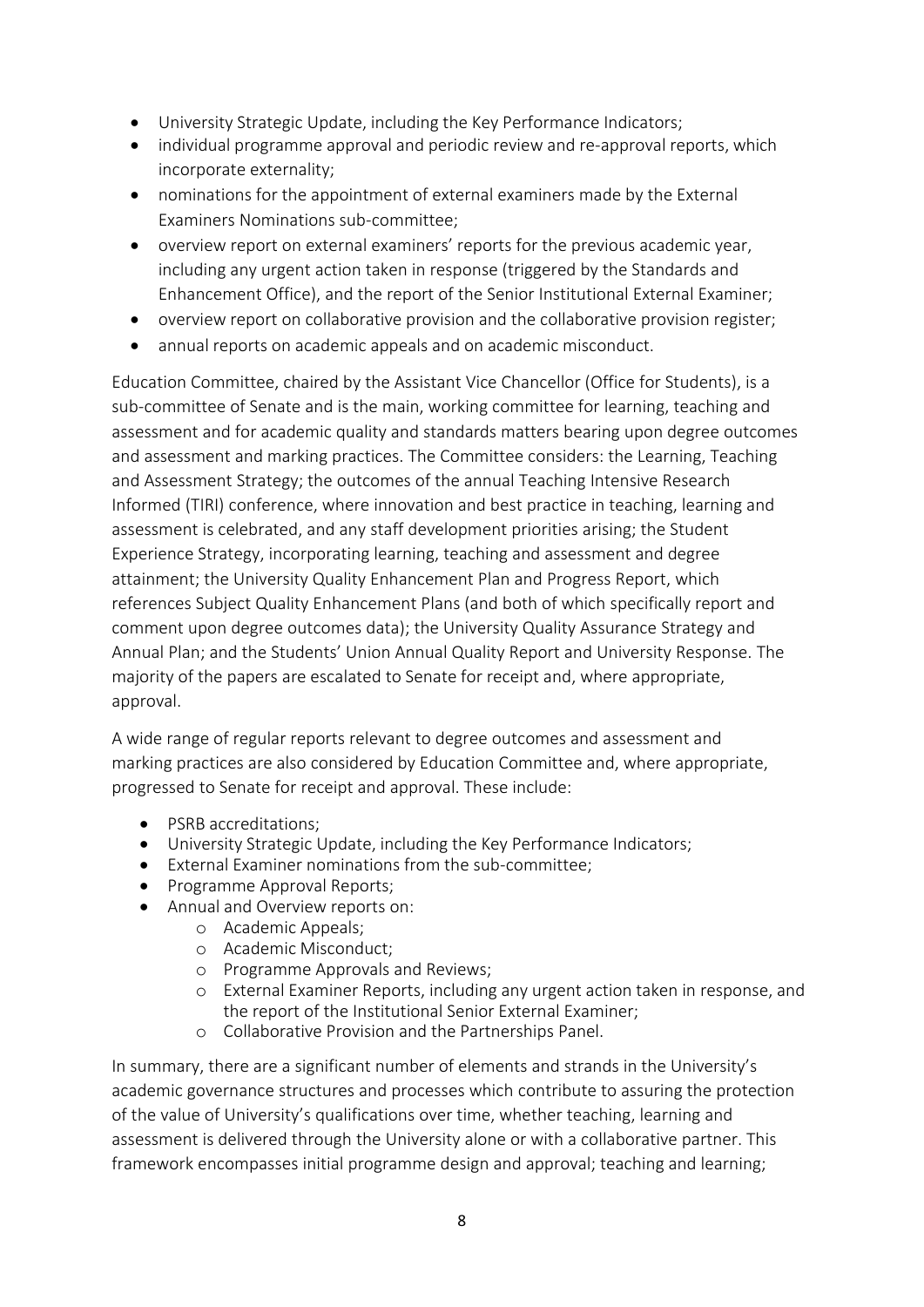assessment, marking, moderation and external examining; and annual planning and review at programme, subject and University levels. It ensures that assessment and marking practices are influenced by and subject to a strong, institution-wide regulatory and quality assurance framework with a longstanding emphasis on learning, teaching and assessment.

## Classification algorithms<sup>1</sup>

**.** 

Following reviews and recommendations endorsed by Education Committee and approved by Senate in 2018 and 2020<sup>2</sup>, for students joining programmes from 2021-22 the University calculates the class of honours for the vast majority of its undergraduate degrees using a single algorithm that is varied in only specific circumstances. The single algorithm applies to two, three and four-year honours degree programmes (but not to integrated master's degrees, which have their own classification system). It applies to all University honours degrees, whether delivered solely by the University or via a collaborative partner institution. The effects of the most recent changes will not be measurable until 2023-24 because CMA guidelines dictate that students already on-programme must be permitted to complete their programmes under the regulations that were in-force for them when they joined. The Assessment Regulations for Undergraduate Programmes are published on the Student Policy Zone web page and contain a much fuller account of what follows. They are referenced in the Programme Handbook produced for every University programme and made available to every student.

Each year of a three-year honours degree typically entails 120 credits of study and assessment at FHEQ Levels 4, 5 and 6 in successive years. In order to be awarded the credit for the module, the pass mark required for the module as a whole is normally 40 percent but there are exceptions, e.g. a Professional, Statutory or Regulatory Body (PSRB) may specify a higher pass mark and/or that each of the module's individual assessment components must be passed. In common with many institutions, first year marks<sup>3</sup> do not contribute towards the final honours degree classification. The final honours degree classification is calculated from a weighted average of the marks from modules worth a total of 180 credits at FHEQ Levels 5 and 6 combined, including the marks from modules normally worth 60 credits at FHEQ Level 5 (weighted 33 percent) and marks from modules worth at least 120 credits at FHEQ Level 6 (weighted 67 percent), which represent the best marks achieved by a student at those Levels. The weightings were marginally adjusted (from 30:70) following the most recent review. Discarding some of the credits with lower marks at Level 5 is felt to be consonant with the Learning, Teaching and Assessment Strategy,

<sup>1</sup> The information in this section is summarized and supplemented for students in a separate document: *A Brief Student Guide to Assessment and Degree Classification.*

<sup>2</sup> These reviews took account of the sector body publications available at the time, e.g. *Understanding Degree Algorithms,* UUK and GuildHE, 2017; *Degree Classification: Transparent, Consistent and Fair Academic Standards,* UKSQA, 2018; *Degree Classification: Transparency, Reliability and Fairness – A Statement of Intent,*  UKSCQA 2019; *Principles for Effective Algorithm Design.* UKSQA, 2020.

<sup>&</sup>lt;sup>3</sup> or first year (Level 3) - and second year (Level 4) marks in a four-year programme.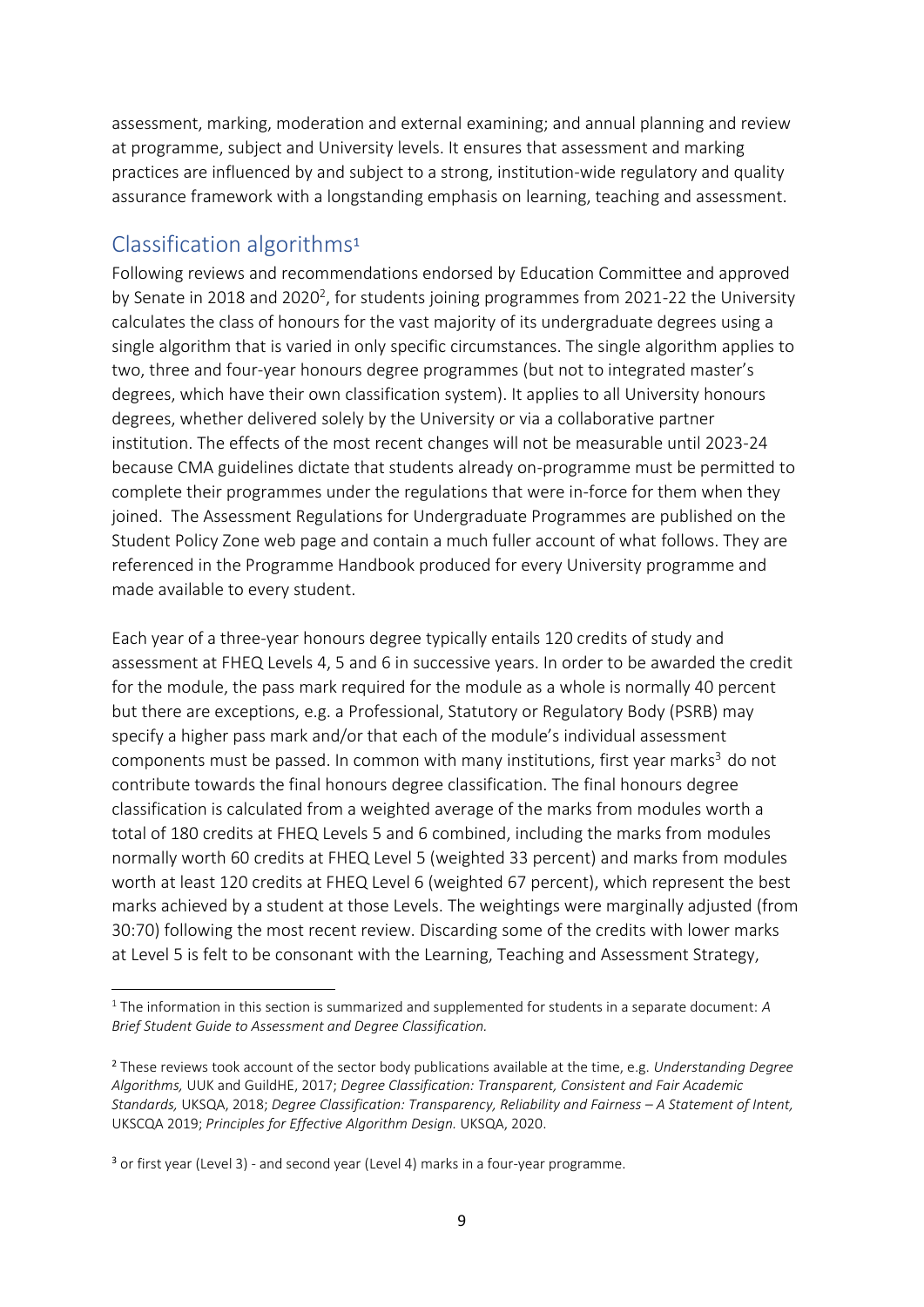which recognises that the nature of the student intake reflects the University's widening participation mission and steers us towards an 'exit velocity' classification model. It also avoids discouraging study outside a main specialism and does not penalize atypically low module outcomes for individual students. For 'top-up' degrees the final honours classification is calculated from a simple average of the equally weighted marks from modules worth 120 credits at FHEQ Level 6 which represent the best marksachieved by a student at that Level.

The University uses the classification bands for honours that are standard across the sector, i.e.:First Class 70-100%; Second Class Division I 60-69%; Second Class Division II 50-59%; Third Class 40-49%. Where the average falls unequivocally into one of the following bands: 48.00 - 49.49, 58.00 - 59.49, 68.00 - 69.49; and a student has achieved marks clearly in an honours classification category higher than their average for modules worth at least 120 credits, drawn from FHEQ Levels 5 and/or 6 (or, for 'top-up' programmes, at least 60 credits at Level 6), then a student shall be awarded an honours degree in the classification category one higher than that indicated by their average. No discretion or boundary moderation is permitted by the regulations.

Apart from the 'top-up' degrees described above, other exceptions may arise to the standard approaches to honours classification, e.g.: where PSRB requirements dictate otherwise; for integrated master's degrees which are classified pass, merit, or distinction; or in other circumstances – for example where there are atypical credit requirements for an award – in whichcase the algorithm is modified to account for the differences.

A student is normally permitted one attempt to redeem unsatisfactory performance in a module (2nd attempt). At the discretion of the Assessment Board, one further final attempt (3rd attempt) may be made to redeem unsatisfactory performance. This may apply most commonly to those core modules which must be passed in order to gain the award, and only if permitted by the programme regulations and any PSRB restrictions. Students may not progress from Level 4 to Level 5 unless they have been awarded all 120 credits at Level 4; nor may they progress from Level 5 to Level 6 unless they have been awarded at least 80 credits of the 120 required to successfully complete Level 5.

A student who passes a module in which he/she has previously failed shall normally be awarded a mark of 40 percent for the module as a whole, unless capping at the level of the individual assessment component enables a better overall module outcome for the student. This will not be the case where the assessment regulations for the programme explicitly specify otherwise.

Compensation can apply to a maximum of modules worth normally one quarter of the total credits constituting a particular stage of a student's programme of study. This means that satisfactory overall performance can be used to compensate for unsatisfactory performance in a module if it has an aggregate mark normally no lower than 35 percent. The mark is not adjusted and a pass is recorded and credit awarded, with a note that the instance of unsatisfactory performance has been compensated. This is at the discretion of the Assessment Board and will not be utilised where PSRB requirements deem that it may not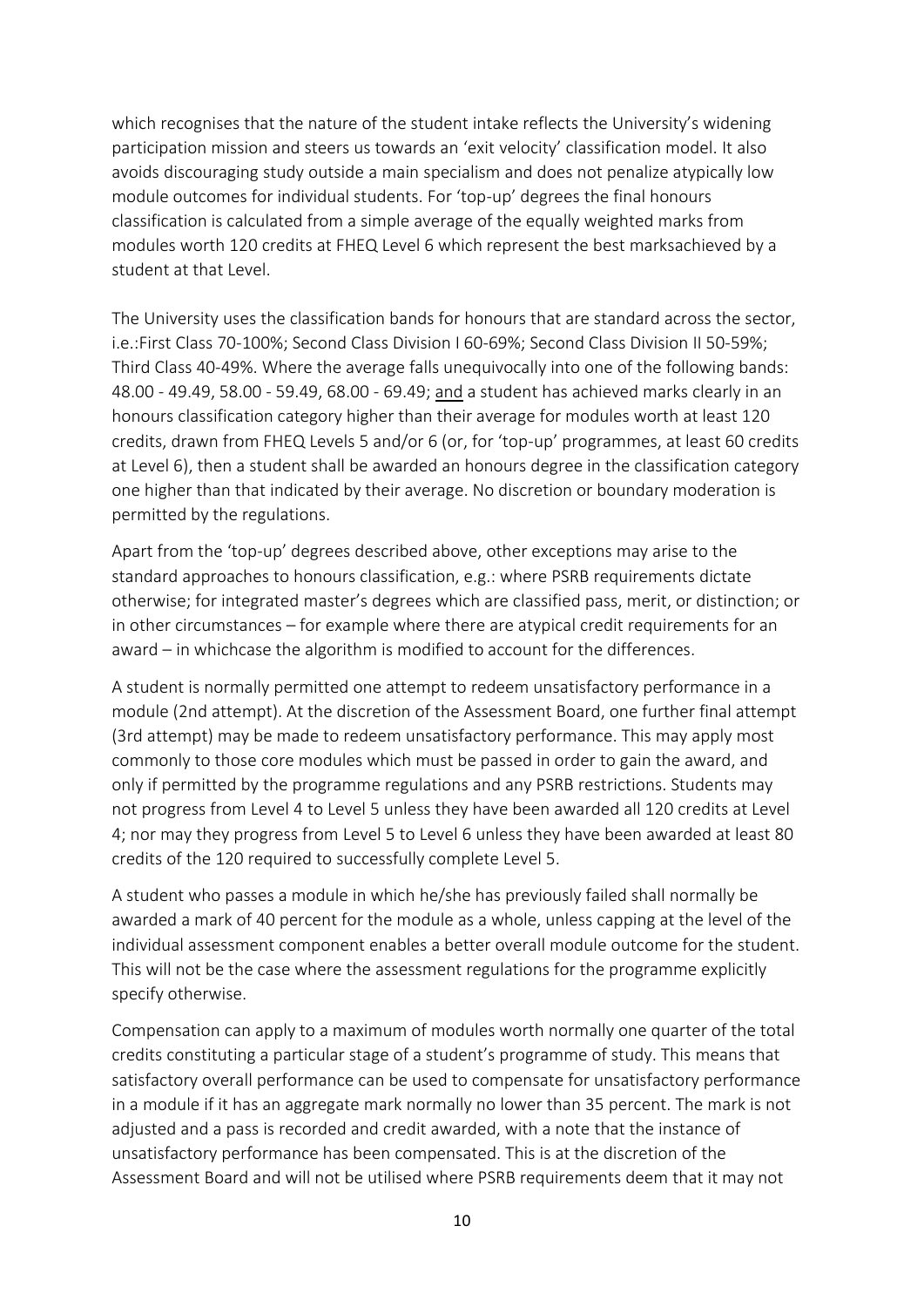be applied. The normal practice, summarised above, may be varied in the case of students with validated mitigating circumstances.

## Teaching practices and learning resources

In 2017, the University developed its *Curriculum Philosophy* and guidance on embedding this is provided at course design stage. Guidance at this stage of programme approval, as identified under *Assessment and Marking Practices,* also involves support for the development of effective assessment strategies and refers to the QAA's Assessment Advice and Guidance.

Since 2012, the University has required all new academic staff to undertake a teaching qualification, gain fellowship of the Higher Education Academy (HEA) now Advance HE and gain a PhD. The number of academic staff has risen since 2014 from 280 to 395 (HESA Returns 2014 and 2020). The number of academic staff holding a teaching qualification has risen from 68% to 75%. The University has a two-stage approach to gaining teaching qualifications. Academic staff undertake a 20-credit Level 6 Continuing Professional Development (CPD) module *Preparation for Education and Training* prior to completion of the full Level 7 *Postgraduate Certificate in Teaching and Learning in Higher and Professional Education*, which is accredited by Advance HE. Approximately 40-60 staff per annum undertake this qualification and gain Fellowship (FHEA) as part of the qualification. The proportion of staff who have gained the Fellowship (FHEA) has been significantly above the sector average for the last four years, when it has ranged from 71.6% (2016/17) to 75.1% (2019/20). A Master's degree in Teaching and Learning in Higher and Professional Education is offered to academic staff as a further progression route. The University also supports development for professional recognition with the Association of Learning Technologists.

In 2016, the University appointed its first Teaching Professors to support development of learning, teaching and assessment. Since when there have been three additional rounds of promotion to Teaching Professorships for academic staff. The Teaching Professors lead and engage academic and professional support staff in an annual *Teaching Intensive, Research Informed (TIRI)* conference. The University raises aspirations in relation to the National Teaching Fellowship Scheme and has a robust process to select and support potential candidates. The selection process is supported internally by senior staff and externally by two Visiting Professors.

The University's award-winning *LEAP Online* platform supports students in developing a wide range of academic skills, including academic writing, critical thinking, digital skills, referencing and avoiding plagiarism.

The University's library provides a wide range of support to help students make the most of the learning resources available to them. This includes library-focused sessions and workshops embedded in the curriculum as well as self-directed learning opportunities and online guides. The library's website was significantly redeveloped in June 2021 with a range of new support content including help videos and guides. The library developed a number of new online support services during the COVID-19 pandemic, including an online chat service